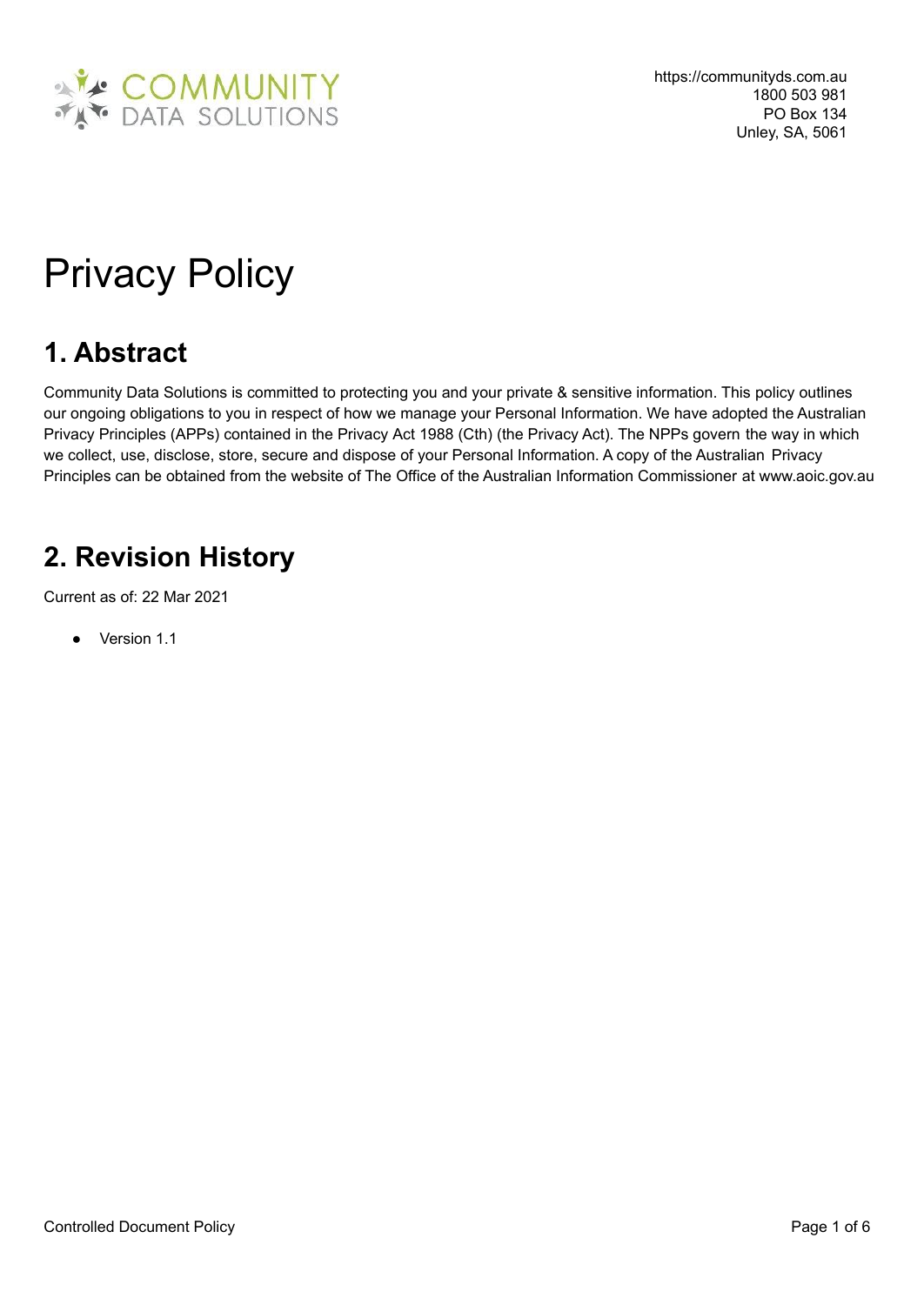# Privacy Policy

# **1. Purpose of our policy**

- 1. QWAD Community Technologies Pty Ltd trading as Community Data Solutions ("we", "us" or "our") has adopted this Privacy Policy to ensure that we have standards in place to protect the personal information that we collect about you that is necessary and incidental to running our business and making our services available to you and others.
- 2. By publishing this Privacy Policy we aim to make it easy for our customers and the public to understand what personal information we collect and store, why we do so, how we receive and/or obtain that information and the rights you have with respect to your personal information in our possession.
- 3. This Privacy Policy follows the standards of the [Australian](https://www.oaic.gov.au/privacy/australian-privacy-principles/) Privacy Principles set by the Australian Government for the handling of personal information under the Privacy Act 1988 (Cth).

#### **2. Who, and what, this policy applies to**

- 1. Our Privacy Policy deals with how we handle "personal information", which is information that can be used (or is reasonably likely to) identify an individual. It does not apply to information we collect about businesses or companies, however it does apply to information about the people in those businesses or companies. The Privacy Policy applies to all forms of information, physical and digital, whether collected or stored electronically or in hardcopy.
- 2. If, at any time, you provide personal or other information about someone other than yourself, you warrant that you have that person's consent to provide such information for the purpose specified.

#### **3. The information we collect**

- 1. In the course of business it is necessary for us to collect personal information. We always let you know when we are collecting information. This information allows us to identify who you are for the purposes of our business, contact you in the ordinary course of business and transact with you. Without limitation, the type of information we may collect about you is:
	- a. Identity Information. We may collect personal details such as your name, location, date of birth, nationality, details of licenses & registrations, associations, family details, passwords, clues, employment details and third-party usernames and other information that allows us to identify who you are;
	- b. Contact Information. We may collect information such as your email address, telephone & fax number, third-party usernames, residential, business and postal address and other information that allows us to contact you;
	- c. Financial Information. We may collect information about your finances such as your bank accounts and credit cards, the value of transactions you undertake with us or through our services, the value of certain assets that you declare to us and other information that allows us to transact with you and/or provide you with our services; and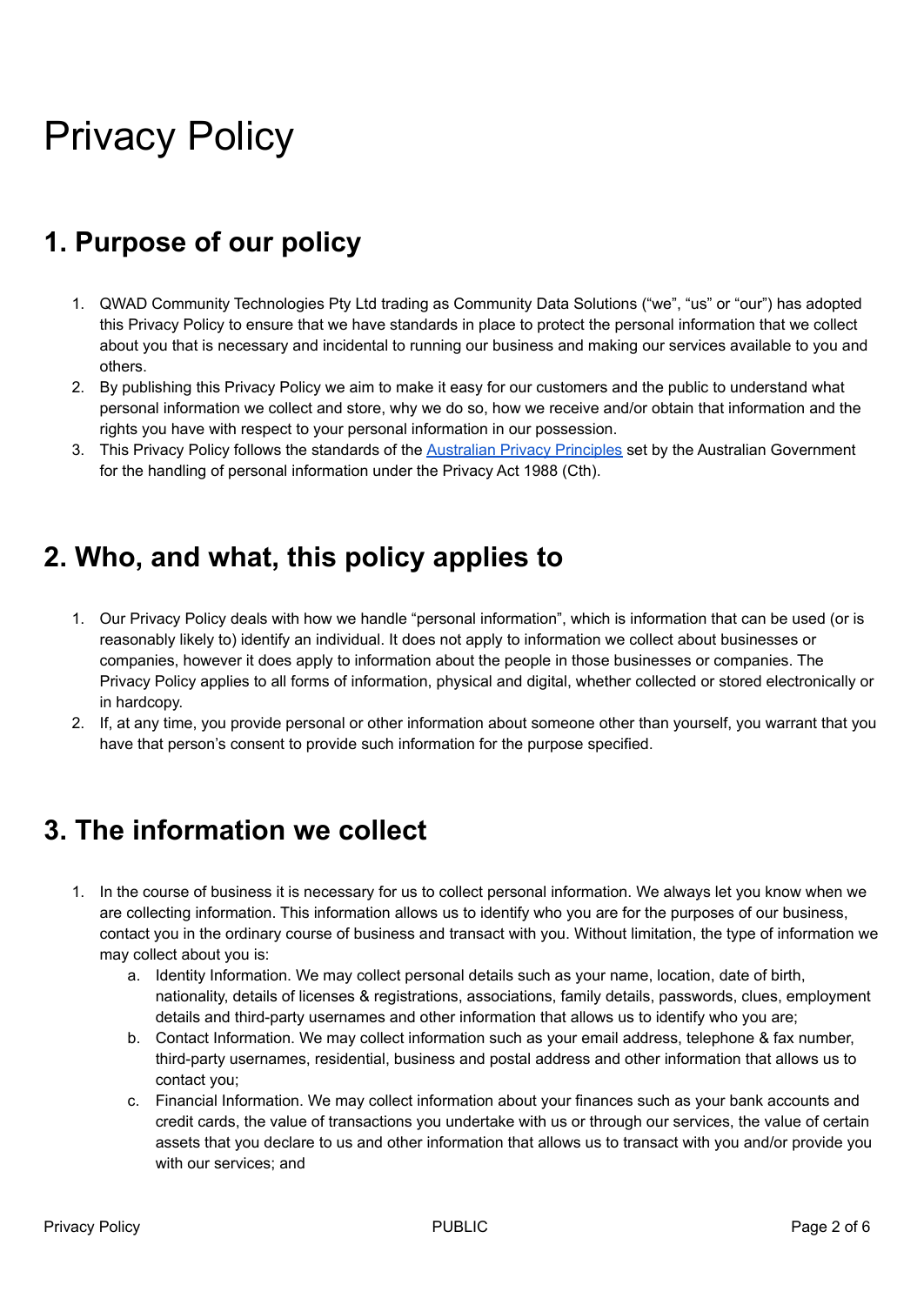- d. Statistical Information. We may collect information about your online and offline preferences, habits, movements, trends, decisions, associations, memberships, finances, purchases and other information for statistical purposes.
- e. Health Information. We may indirectly receive health and medical information about you from our customers, although we do not have access to this information.
- f. Social Information. We may indirectly receive social information about your employment, family, income, social & community services, although we do not have access to this information.

This information is necessary for our business activities because it allows us to identify who you are for the purposes of our business, and also allows us to perform administrative and operational tasks for the purposes of our business.

- 2. We may collect other personal information about you, which we will maintain in accordance with this Privacy Policy.
- 3. We may also collect non-personal information about you such as information regarding your computer, network and browser. This may include your IP address. Where non-personal information is collected the Australian Privacy Principles do not apply.
- 4. Individuals have the option to not identify themselves to us, or to use a pseudonym, unless we are required or authorised by law to deal with individuals who have identified themselves, or it is impracticable for us to deal with individuals who have not identified themselves.
- 5. We may directly or indirectly collect or receive sensitive information. Where we collect sensitive information we will comply with the requirements under the Australian Privacy Principles to:
	- a. seek consent before collecting the sensitive information and ensure that the information is reasonably necessary for one or more of our functions or activities (unless an exemption in the Australian Privacy Principles applies), where the information is directly solicited; or
	- b. where the information is unsolicited, destroy or de-identify the information if we determine that we could not have obtained the information if we had sought to solicit it directly (and the information is not containing a Commonwealth record).

## **4. How your information is collected**

- 1. Most information will be collected in association with your use, custom, enquiry or dealings with us, but will at all times be collected only by lawful and fair means. However, we may also receive your personal information from sources such as advertising, your own promotions, public records, mailing lists, contractors, staff, recruitment agencies and our business partners. In particular, your information is likely to be collected as follows:
	- a. Our Customers. We may indirectly receive information as a result of our customer's use of our systems and services, especially where you access services provided by our customers.
	- b. Registrations/Subscriptions. When you register or subscribe for a service, list, account, connection or other process whereby you enter your details in order to receive or access something, including a transaction;
	- c. Accounts/Memberships. When you submit your details to open an account and/or become a member;
	- d. Supply. When you supply us with goods or services;
	- e. Contact. When you contact us in any way; and/or
	- f. Access. When you access us physically we may require you to provide us with details for us to permit you such access. When you access us through the internet we may collect information using cookies (if relevant – you can adjust your browser's setting to accept or reject cookies) or analytical services.
- 2. There are many circumstances in which we may collect your information both electronically and physically. We will endeavour to ensure that you are always aware of when your personal information is being collected.
- 3. We will take all reasonable steps to protect all personal information collected from misuse, interference, loss and unauthorised access, modification, or disclosure.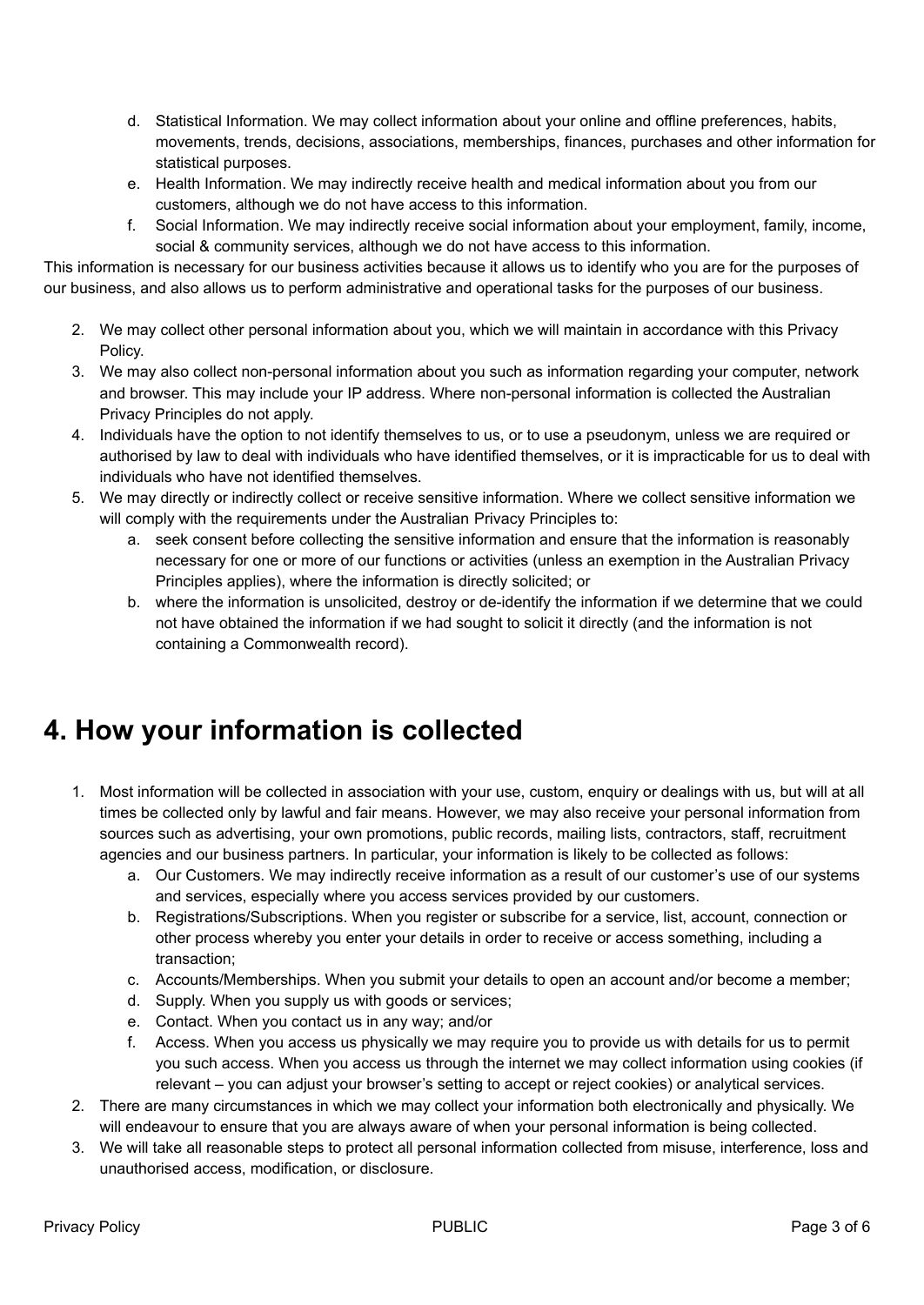4. If we no longer require the personal information for any specified purpose, the information is not contained in a Commonwealth record, and we are not required by, or under, an Australian law or court to retain the information, then we will take reasonable steps to destroy or de-identify the information in accordance with the Australian Privacy Principles.

#### **5. When your personal is information used & disclosed**

- 1. The primary principle is that we will not use the information you provide us other than for the purpose for which it was collected other than with your permission. The purpose of collection is determined by the circumstances in which the information was collected and/or submitted.
- 2. Your information is used to enable us to operate our business, especially as it relates to you. This may include:
	- a. The provision of goods and services between you and us;
	- b. Verifying your identity;
	- c. Communicating with you about:
		- i. Your relationship with us;
		- ii. Our goods and services;
		- iii. Marketing and promotions; and
		- iv. Competitions, surveys and questionnaires;
	- d. Investigating any complaints about or made by you, or if we have reason to suspect that you are in breach of any of our terms and conditions or that you are or have been otherwise engaged in any unlawful activity; and/or
	- e. As required or permitted by any law (including the Privacy Act).
- 3. It is necessary, and you consent, for us to disclose your personal information to third parties in a manner compliant with the Australian Privacy Principles in the course of our business, which includes investigations into your conduct insofar as it relates to your relationship with us or a possible contravention of any relevant laws or regulations. We will not disclose or sell your personal information to unrelated third parties under any circumstances.
- 4. There are some circumstances in which we must disclose your information that you should be aware of:
	- a. As part of a sale (or proposed sale) of all or part of our business; and/or
	- b. As required or permitted by any law (including the Privacy Act).
- 5. We will not disclose your personal information to any entity outside of Australia that is in a jurisdiction that does not have a similar regime to the Australian Privacy Principles or an implanted and enforceable privacy policy similar to this Privacy Policy.

## **6. Opting "in" or "out"**

- 1. You may opt to not have us collect your personal information. This may prevent us from offering you some or all of our services and may terminate your access to some or all of the services you access with or through us. You will be aware of this when:
	- a. Opt In. Where relevant, you will have the right to choose to have information collected and/or receive information from us; or
	- b. Opt Out. Where relevant, you will have the right to choose to exclude yourself from some or all collection of information and/or receiving information from us.
- 2. If you believe that you have received information from us that you did not opt in or out to receive, you should contact us on the details below.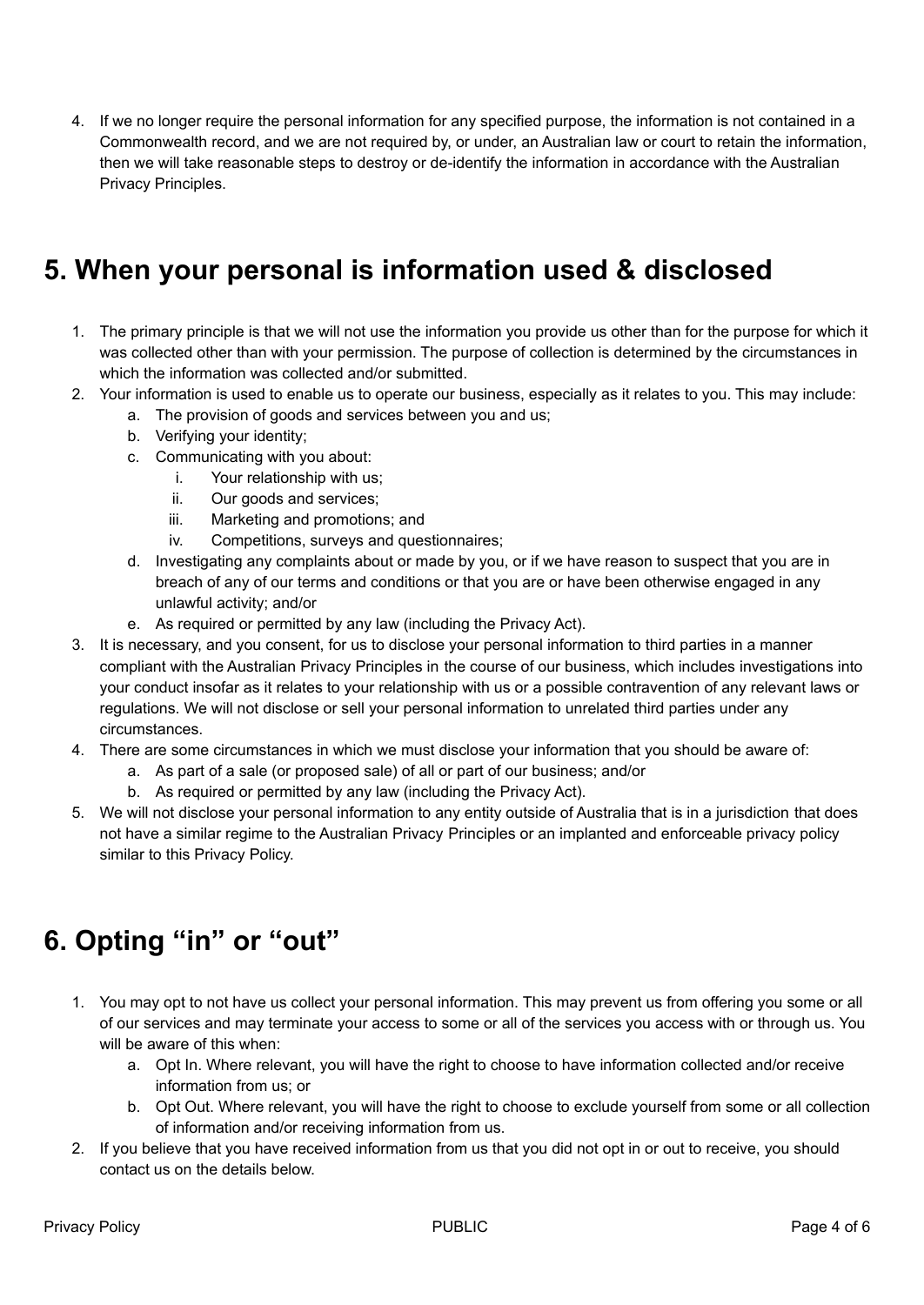3. We will not use your personal information for direct marketing except where an exemption under APP 7 of the Australian Privacy Principles applies.

## **7. The safety & security of your personal information**

- 1. We will take all reasonable precautions to protect your personal information from unauthorised access. This includes appropriately securing our physical facilities and electronic networks.
- 2. We may appoint a Privacy Officer to oversee the management of this Privacy Policy and compliance with the Australian Privacy Principles and the Privacy Act. This officer may have other duties within our business and also be assisted by internal and external professionals and advisors.
- 3. You acknowledge that the security of online transactions and the security of communications sent by electronic means or by post cannot be guaranteed. You provide information to us via the internet or by post at your own risk. We cannot accept responsibility for misuse or loss of, or unauthorised access to, your personal information where the security of information is not within our control.
- 4. You acknowledge that we are not responsible for the privacy or security practices of any third party (including third parties that we are permitted to disclose your personal information to in accordance with this policy or any applicable laws). The collection and use of your information by such third party/ies may be subject to separate privacy and security policies.
- 5. If you suspect any misuse or loss of, or unauthorised access to, your personal information, please let us know immediately.
- 6. We are not liable for any loss, damage or claim arising out of another person's use of the materials.

#### **8. How to access and/or update your information**

- 1. We endeavour to ensure that the personal information collected and disclosed is accurate, up-to-date, and complete.
- 2. You have the right to request from us the personal information that we have about you, and we have an obligation to provide you with such confirmation within 28 days of receiving your written request unless an exemption in Australian Privacy Principle 12 applies.
- 3. If you have an online account or membership with us, you will most likely be able to update all your necessary details from within your private account.
- 4. It is your responsibility to provide us with accurate and truthful personal information. We cannot be liable for any information that you provide us that is incorrect.
- 5. We may charge you a reasonable fee for our costs incurred in meeting any of your requests to disclose the personal information we hold about you.

#### **9. Complaints and disputes**

- 1. If you have a complaint about our handling of your personal information, you should address your complaint in writing to the details below.
- 2. If we have a dispute regarding your personal information, we both must first attempt to resolve the issue directly between us.